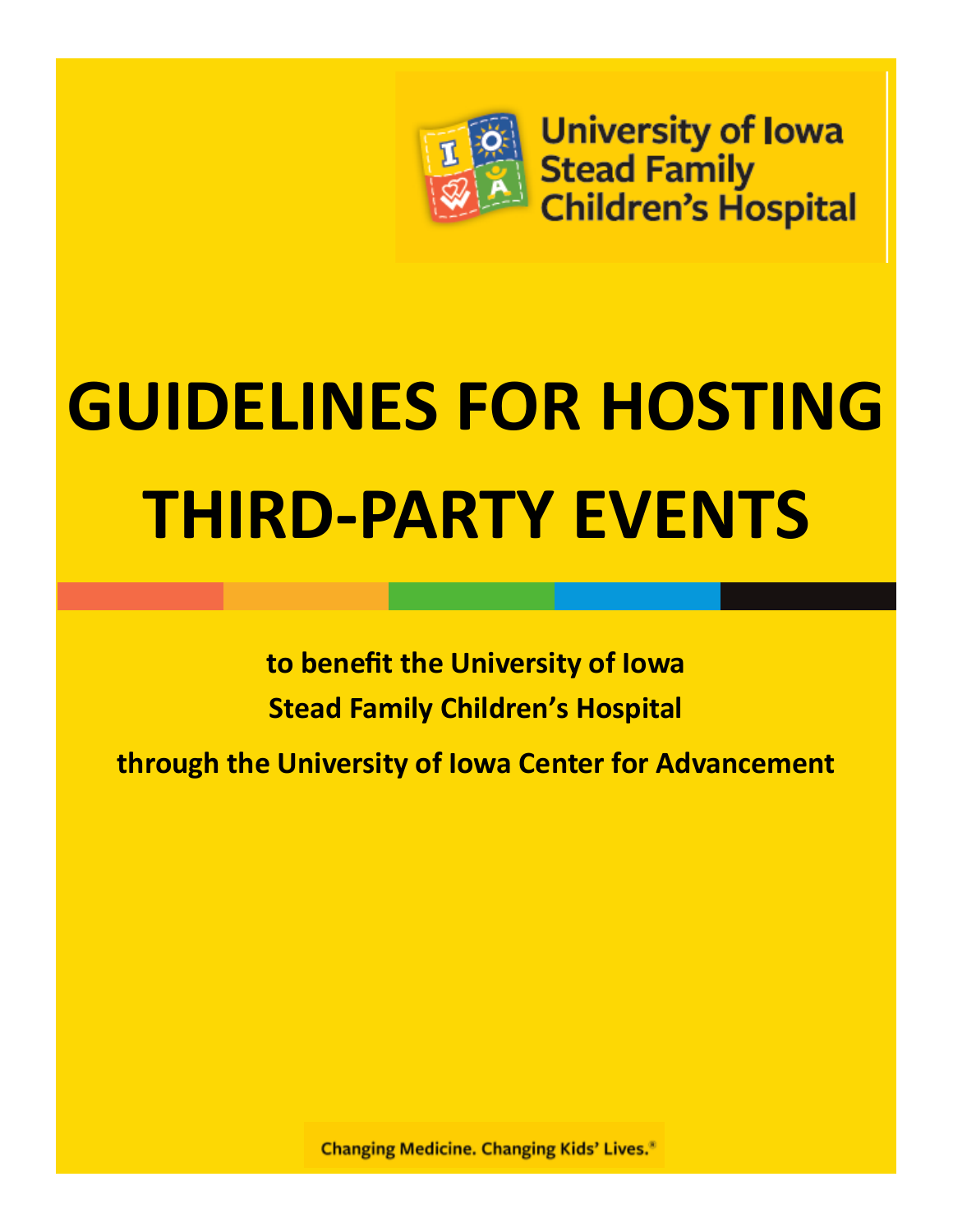# **THANK YOU!**

Thank you for your interest in hosting an event to benefit the University of Iowa Stead Family Children's Hospital through the University of Iowa Center for Advancement. The UI Stead Family Children's Hospital is able to offer top-quality care in a welcoming environment due, in part, to financial donations from people like you. Your support will help the UI Stead Family Children's Hospital continue to provide excellent care and treatment for children, as well as offer amenities and support to the entire family.

The UI Center for Advancement is a nonprofit organization on the University of Iowa campus that solicits private, tax-deductible contributions for all areas of the university, including the UI Stead Family Children's Hospital. The University of Iowa acknowledges the UI Center for Advancement as the preferred channel for private contributions that benefit all areas of the university.

Your third-party event could help support the most urgent needs at the UI Stead Family Children's Hospital, including the purchase of advanced medical technology and the enhancement of the emotional well-being of our patients and families.

In this toolkit, you will find information about hosting and planning your event, as well as the UI Stead Family Children's Hospital and the UI Center for Advancement's promotional and financial guidelines. Please read the information carefully.

A member of our UI Stead Family Children's Hospital development team will contact you within one week of receiving the form to inform you whether or not the event is approved. Please contact *Jordan Cue* with any questions at *Jordan.cue@foriowa.org* or by phone at 319-467-3383.

We hope you find this toolkit helpful for planning your event.

**FAX TO: 319-335-2568 ATTN: UI STEAD FMAILY CHILDREN'S HOSPITAL DEVELOPMENT TEAM**

### **MAIL TO:**

**\_\_\_\_\_\_\_\_\_\_\_\_\_**

**LEVITT CENTER FOR UNIVERSITY OF IOWA ADVANCEMENT**

**ATTN: UI STEAD FAMILY CHILDREN'S HOSPITAL DEVELOPMENT TEAM ONE WEST PARK RAOD IOWA CITY, IA 52242**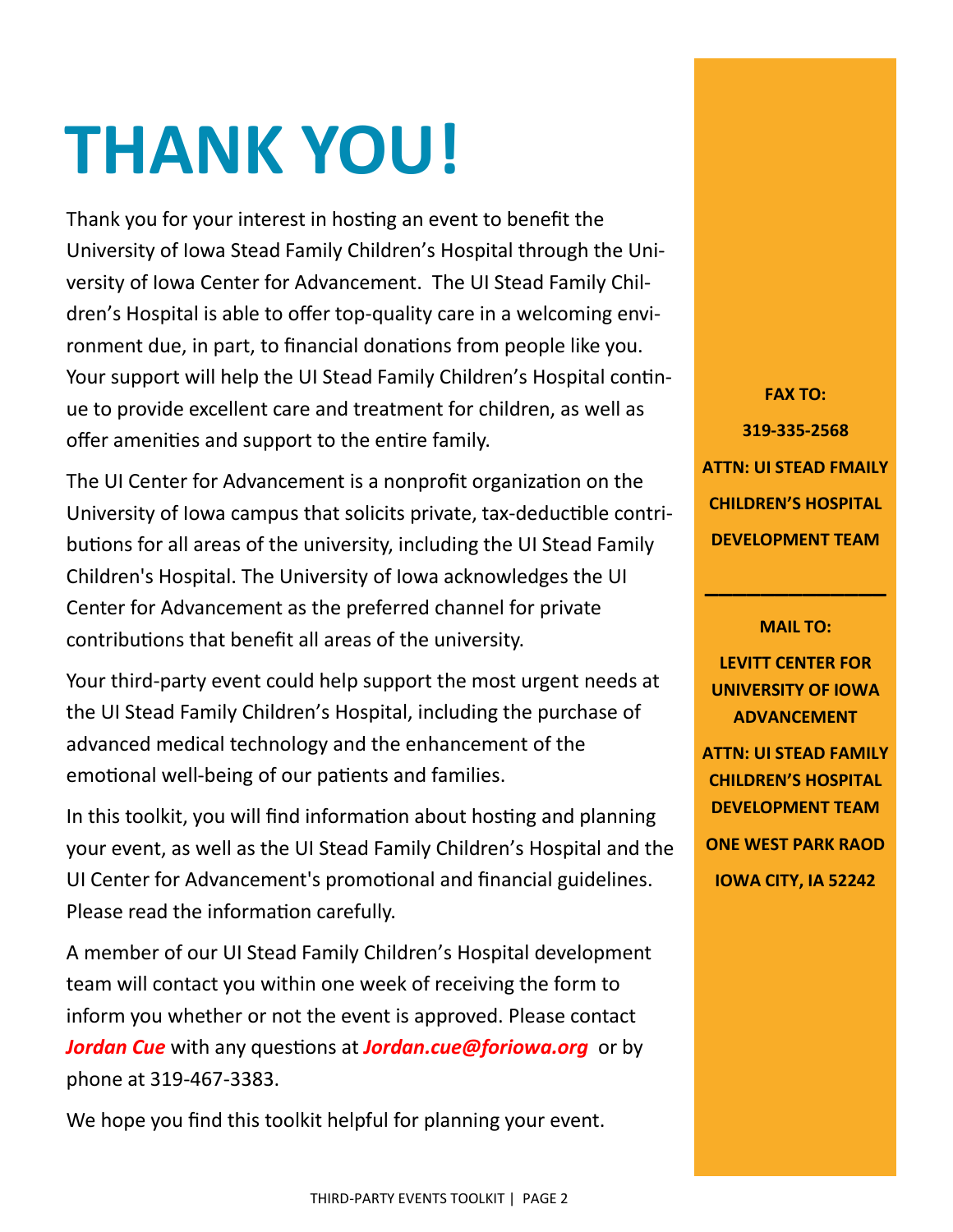# **PRIOR TO ANY EVENT ACTIVITY:**

Please contact the UI Stead Family Children's Hospital development team at least **two months** prior to the event to obtain approval. Our team will contact you within one week of receiving your submitted proposal.

If your event is scheduled to take place within the next two months, we still require you to submit a proposal form. Please contact us as soon as possible.

The UI Center for Advancement reserves the right to request additional information before approving any event or activity.

All event proposal forms and general event inquiries should be directed to:

*UI Center for Advancement*

*ATTN: UI Stead Family Children's Hospital Development Team*

*Levitt Center for University of Iowa Advancement*

*One West Park Road*

*Iowa City, IA 52242*

*Jordan.Cue@foriowa.org* 

*319-467-3383*

# **GUIDE TO HOSTING AN EVENT TO BENEFIT THE UNIVERSITY OF IOWA**

Below are tips to assist you and your committee in planning your event. These tips should be used in addition to the guidelines outlined in this toolkit. Once your event is approved, additional materials will be sent.

## **FIRST STEPS**

- Evaluate your time and strengths of your planning committee to determine an appropriate event
- Brainstorm and begin formulating goals

## **DEFINE EVENT CONCEPTS**

- Determine the type of event you will be executing
- Determine the planning committee
- Identify event specifics, such as date, time, and location

# **GAIN APPROVAL**

- Review the entire toolkit, paying special attention to the financial and promotional guidelines
- Submit the third-party event proposal form at least two months before your event date

## **DETAILS**

- Create a fundraising plan with a realistic goal and budget
- Establish a timeline to know when important tasks should be completed
- Secure volunteers and participants for your event

## **EXECUTION**

- Promote and publicize your event and/or mail invitations
- Review fundraising plan, budget, timeline, and volunteer/vendor tasks
- Enjoy the event; make sure to congratulate and thank everyone involved

## **FOLLOW UP**

- Submit funds to UI center for Advancement within 30 days of the event
- Acknowledge and thank your donors, participants, volunteers, and all who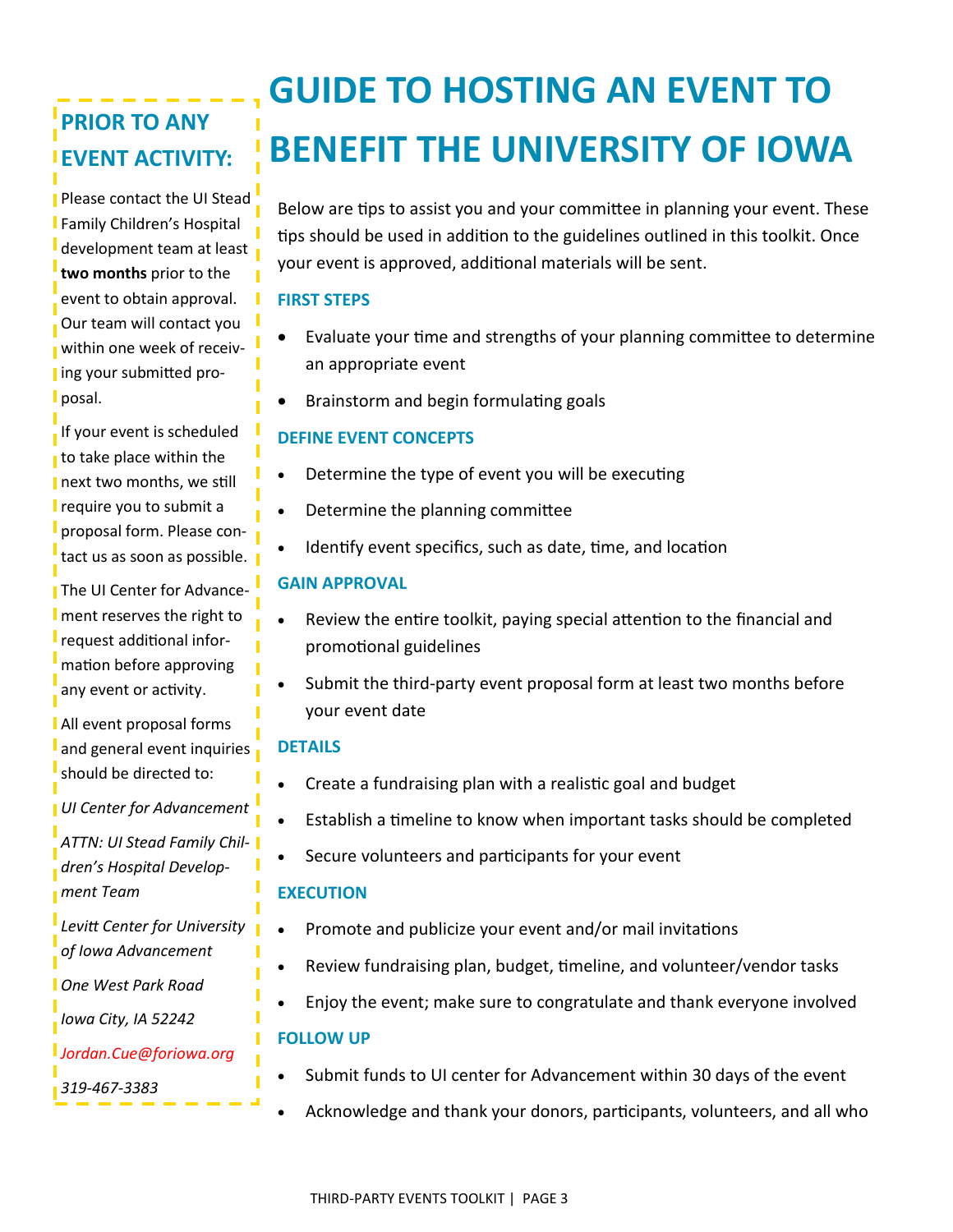# **HOW WE CAN HELP**

In order to assure that your event will be as successful as possible, the development team at the UI Center for Advancement can provide a variety of assistance and services to guide you in your fundraising efforts, from which the resulting donations benefit the UI Stead Family Children's Hospital through the UI Center for Advancement. Upon approval of your event proposal, we will be able to:

- Offer advice and expertise on event planning and accepting donations
- Provide a letter of authorization to validate the authenticity of the event and its organizers
- Provide permission and promotional requirements for use of UI Stead Family Children's Hospital and the UI Center for Advancement names and logos
- Provide limited supplies, including the UI Stead Family Children's Hospital banners and fliers
- Provide tax receipts to donors who make checks payable to "UI Stead Family Children's Hospital" or "UI Center for Advancement" (When donation is unrelated to receiving something in return)
- Provide gift recognition for donations as appropriate

# **THIRD-PARTY RESPONSIBILITY**

Because of our limited staff and resources, and to not associate liability to either UI Stead Family Children's Hospital or UI Center for Advancement, we are unable to provide support for all fundraising activities. We appreciate your gift of time and talent to help expand our fundraising efforts. Unfortunately, we cannot:

- Handle securing an appropriate venue or other services (e.g. food, entertainment, etc.)
- Provide on-site staff or volunteers at fundraising events
- Share the UI Stead Family Children's Hospital or UI Center for Advancement's mailing lists, including donors, physicians, employees, volunteers, vendors, or patients
- Promote and/or generate publicity on behalf of your event, nor provide photos to be used as promotional materials.
- Provide insurance coverage, permits, or licenses for your event
- Secure sponsorships for your event
- Provide funding for your event
- Guarantee attendance of staff, physicians, or patients at your event(s), including subsequent check presentations or photo opportunities with staff or patients

Neither the UI Center for Advancement or the UI Stead Family Children's Hospital assume liability for the execution or planning of your event.

# **ADDITIONAL RESOURCES**

**\_\_\_\_\_\_\_\_\_\_\_\_\_**

**Once your event proposal form is submitted and approved, you will receive the "Approved Event Toolkit" which will provide additional guidance on executing a successful event to benefit the UI Stead Family Children's Hospital.**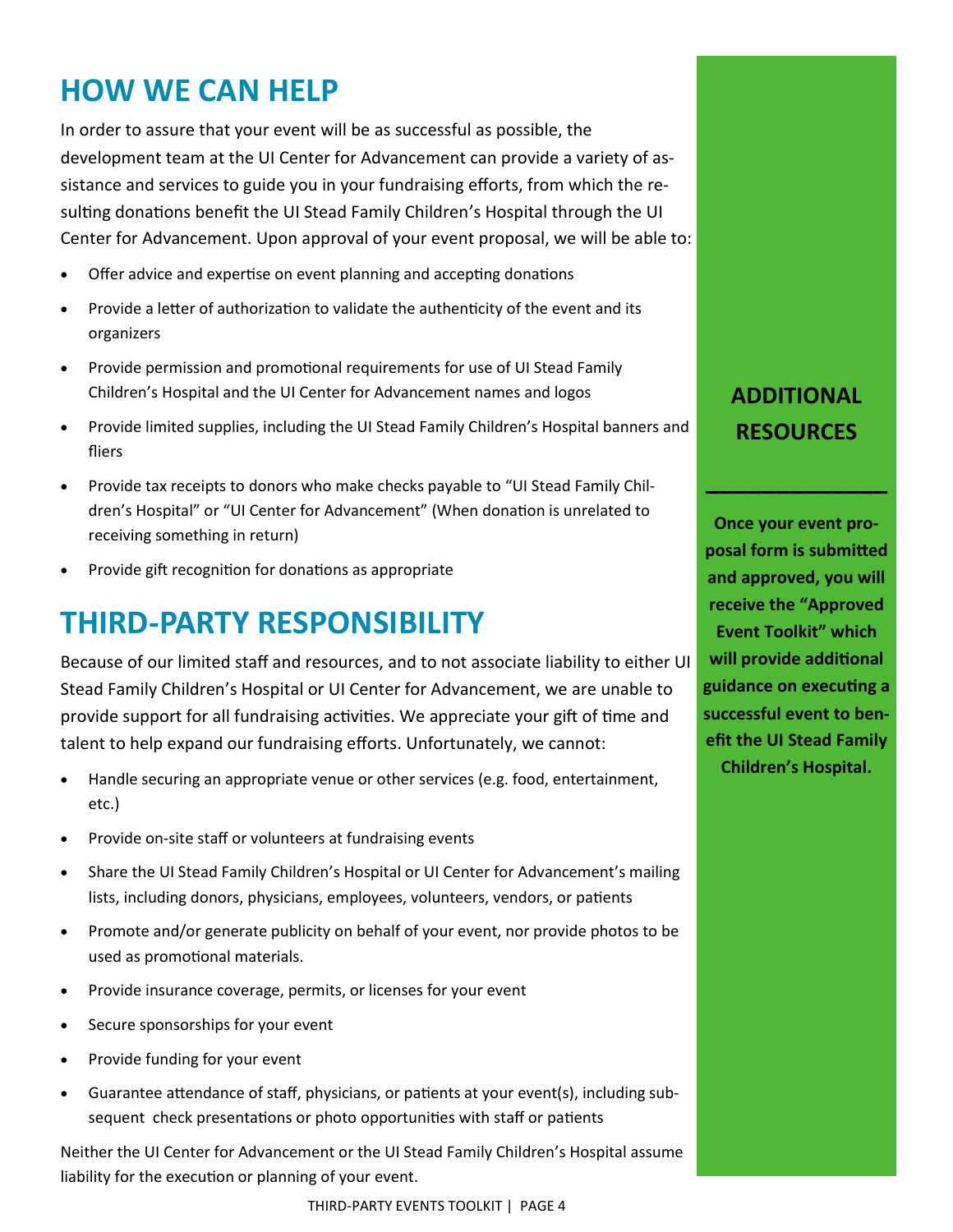# **FINANCIAL GUIDELINES**

# **DISCLAIMER:**

**I** The UI Center for Advancement reserves the right to adjust the contents of this packet to meet the needs of individual event circumstances. Those situations are evaluated I internally and done so on a case by case basis. It is expected that unless I otherwise approved, all third-party event activities will adhere to the guidelines outlined I in this packet.

We have prepared the following information to help you understand your role and that of the UI Center for Advancement as it relates to the financial and tax regulations associated with planning a fundraiser. It is important to know that detailed accounting of event revenues and expenses is important for tax purposes.

# **EVENT EXPENSES**

п

As the event organizer, you responsible for finding sources of funding for the event, if necessary. Third-party expenses will not will not be processed by the UI Center for Advancement, including any and all bills associated with the event, and any credit or debit card transactions for the event.

The UI Center for Advancement expects that event organizers will not keep any portion of the event proceeds as profit or compensation for organizing the event. If event expenses are greater than the revenue generated, the UI Center for Advancement and the UI Stead Family Children's Hospital are in no way responsible for those costs.

# **EVENT BANKING**

The UI Center for Advancement cannot serve as a bank for your event. There may be legal and tax implications for any individual who uses his or her personal bank account to process event revenues and expenses. Contact your legal advisor, tax advisor, or bank representative to advise you in this area.

## **EVENT TAXES**

The event is responsible for paying all applicable federal, state, and/or local taxes incurred during the planning and execution of the event.

## **FEDERAL AND STATE TAX EXEMPTION**

Because neither the UI Center for Advancement nor the UI Stead Family Children's Hospital is hosting the event, you will not be able to use the tax identification number assigned to these entities.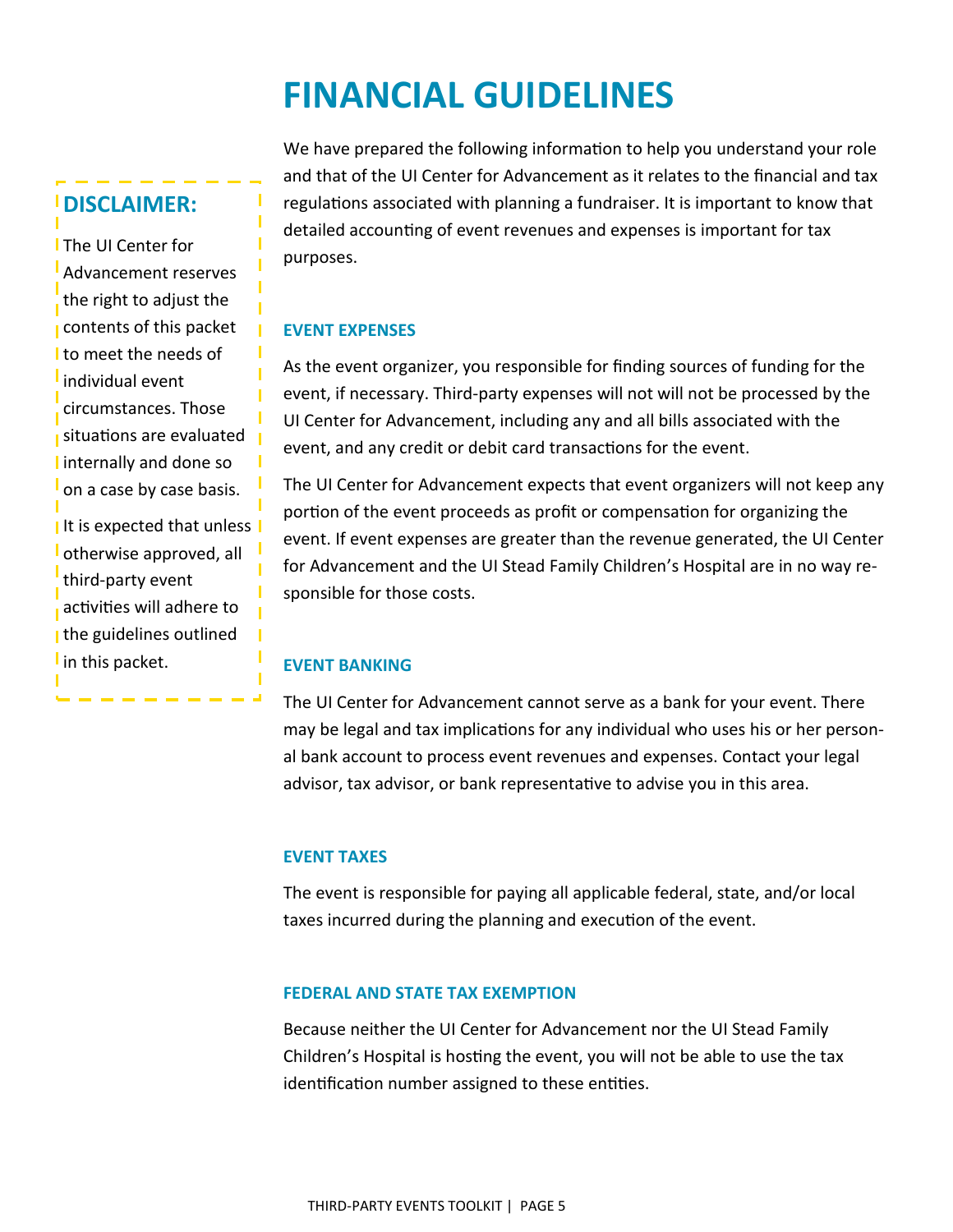# **FINANCIAL GUIDELINES (CONTINUED)**

## **DONOR INTENT**

In order for the UI Center for Advancement to accept donations from your event, the promotions and solicitations for your event should clearly indicate the donors' intentions—that is, purpose for which the funds are being raised.

The use of the "proceeds benefits" logos indicates the purpose. In text, we recommend this statement: **"All proceeds from this event will benefit the University of Iowa Stead Family Children's Hospital through the University of Iowa Center for Advancement."**

## **TAX TREATMENT OF DONATIONS**

Your event staff is responsible for collecting all gift funds generated. Only checks made out directly to the UI Center for Advancement and/or the UI Stead Family Children's Hospital may be classified as gifts to the UI Center for Advancement. In this case, the UI Center for Advancement will provide receipts for each to check issuers.

However, certain types of donations are not gifts the UI Center for Advancement, including:

- Payments to the event organizers for event participation, such as "entrance fees" or "suggested donations" or "sponsorships"
- Payments made by individuals that are used to defray event costs
- In-kind donations to your event (certain businesses may be able to treat such donations as business expenses in accordance with their own obligations)

#### **AUCTIONS, RAFFLES, ETC.**

If your event includes an auction, raffle, or similar gambling activity, please clearly state that intent in the "event details" section of the proposal form. Careful consideration must be given to these activities, which may require state-specific licenses and other compliance steps.

### **SUBMITTING NET PROCEEDS**

To make a contribution to the UI Stead Family Children's Hospital from your event proceeds, please make the check payable to: *The University of Iowa Stead Family Children's Hospital c/o Levitt Center for University of Iowa Advancement*

*One West Park Road*

*Iowa City, IA 52242* 

**MATCHING GIFTS**

**\_\_\_\_\_\_\_\_\_\_\_\_\_**

**Many companies offer matching gift programs to support the charitable interests of their employees.** 

**Please contact a member of the UI Stead Family Children's Hospital development team if you have any questions about matching gift programs, donations, or forms.**